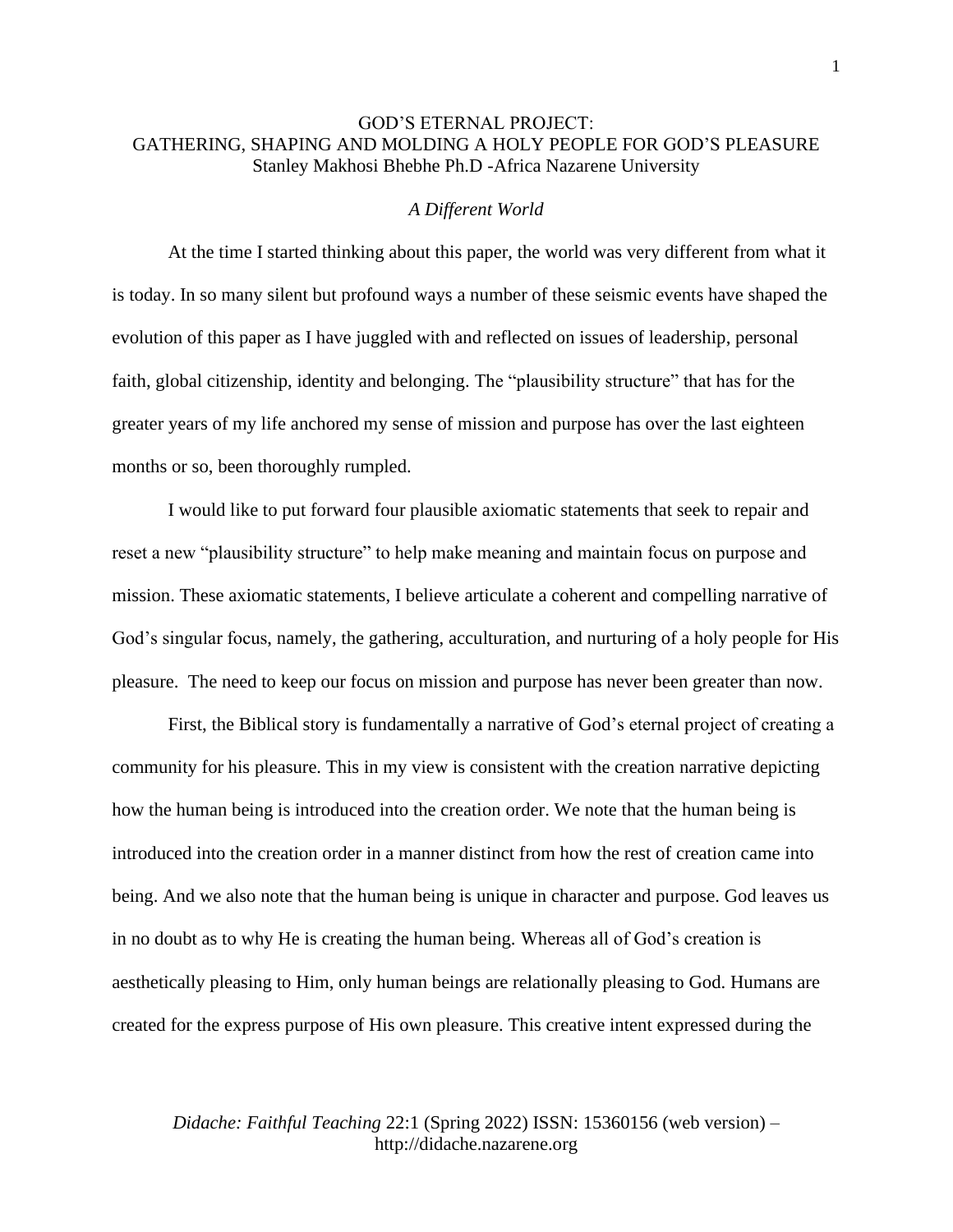creation moment is echoed in the words of (Isaiah  $43: 7$ ; Eph. 2: 1 -11; Rev. 4:11: I Peter 2: 9 – 10).

Secondly, this eternal project of God, of gathering a holy people for His pleasure, originates or emanates from the Community of the God Head and ends with the great gathering of the holy community of the redeemed at the great re-union that will usher in the new age of eternal fellowship with the God. This is what then defines the church community as a pilgrim people, not just in terms of being on a journey, but also in terms of their transformation as a community. "God is not just saving individuals and preparing them for heaven; rather, he is creating a people among whom he can live and who in their life together will reproduce God's life and character."<sup>1</sup>

Third, the liminal period, i.e., the age of time between the thought and creative processes of the triune God, and the end time eternal gathering of the redeemed around the throne, is essentially a season for the gathering, formation, and acculturation of His redeemed people into a community of a holy people. This is the essence of what I refer to as God's eternal project, creating a holy community, for His highest and personal pleasure.

While this work of gathering, reshaping, and molding His redeemed for that eternal reunion, primarily belongs to God Himself and He is fully invested in it, He has by His grace coopted his redeemed into the execution of this task. One injunction or command that God so clearly imparts to the community of the redeemed, is the responsibility of participating with Him in the ministry of reconciliation. (II Cor. 5: 17 -19)*.* Gerald Bray holds the view that, "For the early Church, the most noticeable work of the Holy Spirit in building the Christian community

<sup>1</sup> Gordon D. Fee: *Paul, the Spirit, and the People of God;* Hendrickson, (1996)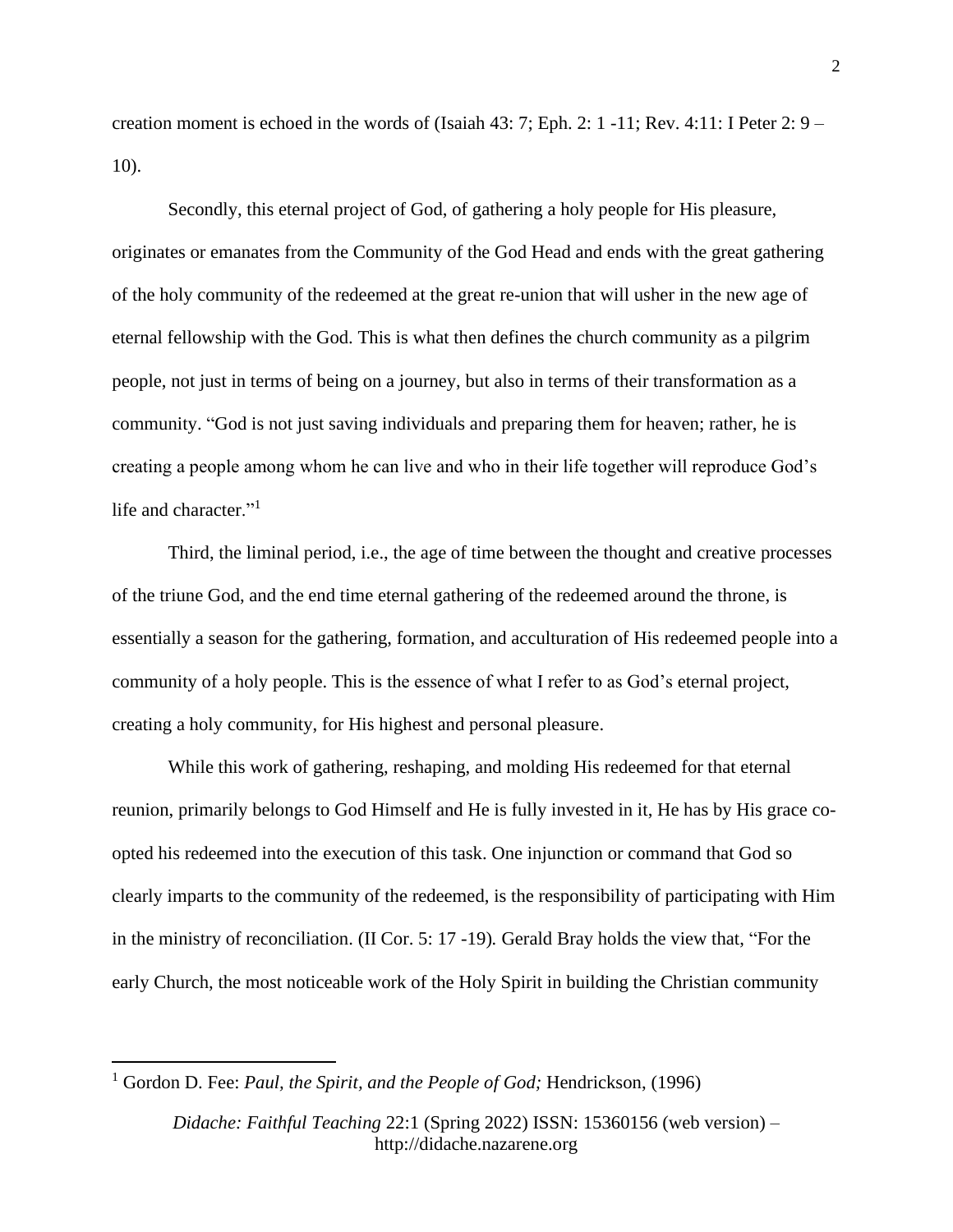was undoubtedly the way in which he was seen to have broken down the barriers between Jews and Gentiles, making them both one in the body of Christ. From the very beginning, Christians were aware that they constituted a new society, a community which was in the world but not of it. They believed that they were a holy nation, a special people, God's chosen ones. The responsibility of the individual was to conform to this pattern, so that he or she would be considered as worthy representatives of the group. Holiness was not just a sign of separation from the world; it was also the mark of belonging to the new community being forged by the Holy Spirit."<sup>2</sup>

According to Graham Heslop,

Not only is the Christian life incomplete without the community of a local church, but it is also dangerously lacking in accountability and loving correction. In addition to this, it is good for us to be joined to those who are different to us, challenging our prejudices and personal preferences" [\(Ephesians 2:19-21\)](https://www.esv.org/Ephesians%202%3A19-21/).<sup>3</sup>

But God not only invites us to be active agents in His mission by appointing us as His ambassadors; He has also endowed us with spiritual giftings that are essential and desperately needed for the edification of the community of the redeemed so that it can be strengthened and equipped to be effective and worthy of its calling. "The Scriptures are also quite clear that since Pentecost the Holy Spirit's primary, basic, ministry is to mediate the presence of Jesus to believers" (John 14:18-21; 15:26; 16:14-15, Gal. 5:25).<sup>4</sup>

<sup>&</sup>lt;sup>2</sup> Gerald Bray, "The Spirit and Community: A Historical Perspective," Bible.org (Dec. 2005) accessible online (accessed 9/14/2021) at [https://bible.org/seriespage/3-spirit-and-community](https://bible.org/seriespage/3-spirit-and-community-historical-perspective)[historical-perspective](https://bible.org/seriespage/3-spirit-and-community-historical-perspective)

<sup>&</sup>lt;sup>3</sup> Graham Heslop, "Must Christians Go To Church?" The Gospel Coalition, Africa Edition (July 16, 2019), accessible online (accessed 9/14/2021) at <https://africa.thegospelcoalition.org/article/can-christian-not-churchgoer/>

<sup>4</sup> J.I Packer; *Keep in Step with the Spirit: Finding Fullness in Our Walk with God* (Grand Rapids, Revell, 1984, 2005).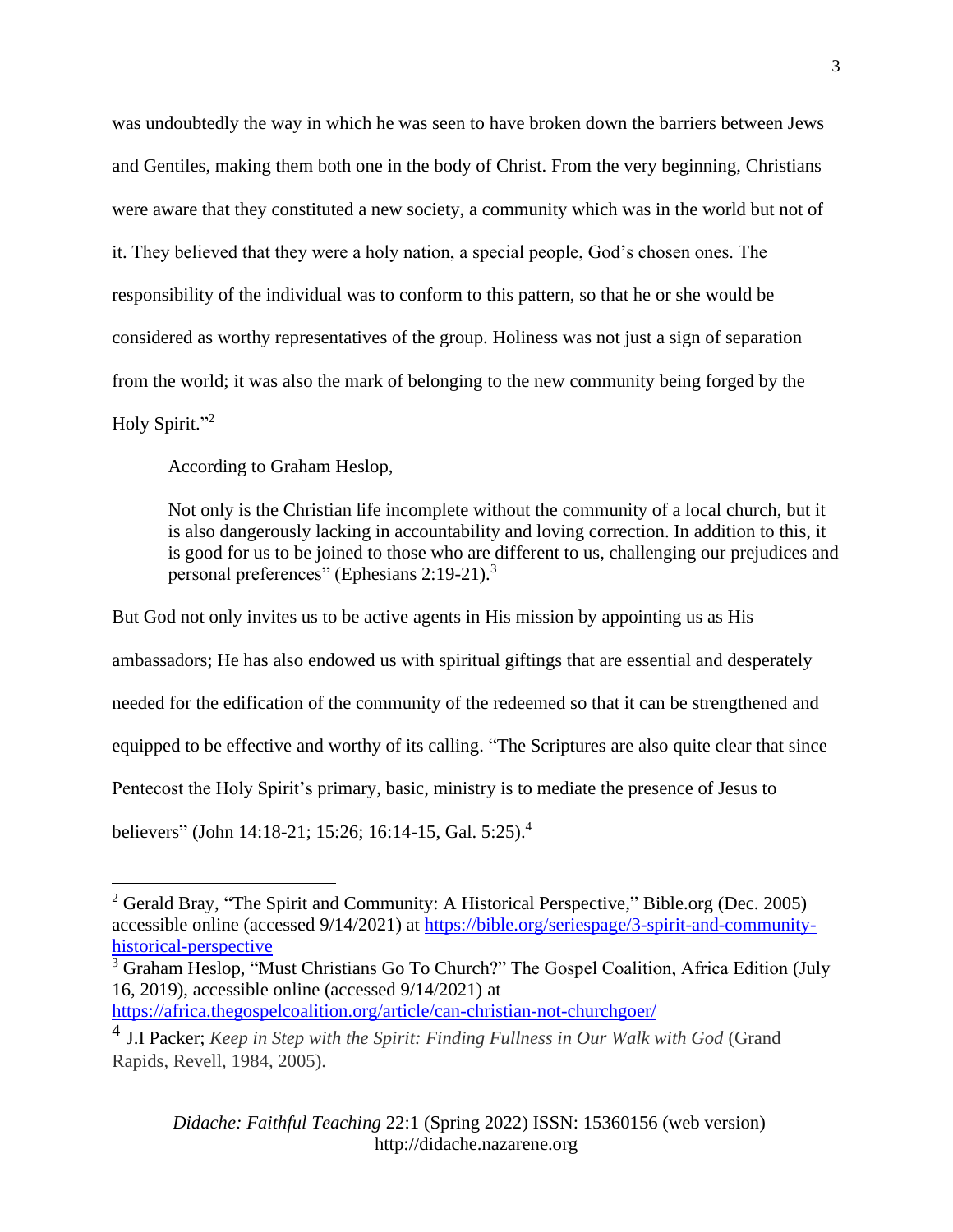Fourthly, the solemn call and mandate to participate in the Koinonia of the Ecclesia, emanates from the heart of the God who is in Community with Himself, and who finds great pleasure in the communion with the community of those He has redeemed who are in the fellowship of community. This call to participate in this community of "a holy people" is primarily an invitation to Community with God and His people. In the Old Testament this radical relationship with His holy people was founded on the covenant between Yahweh and Israel and regulated through a ritual system centered in the Temple through which community was constantly re-enacted and affirmed. Mahohoma has observed that,

The most binding fact among the Jews was the covenant with Yahweh. …In other words, the covenant with Yahweh was the basis of community in the Old Testament. It bound people in a single movement to God and to one another. …God made a covenant with a people and not an individual. Thus, individuals were covenanted because they belonged to a covenanted community. Yahweh did not enter into private covenants with people for personal purposes. …In short, community in the Old Testament is a oneness rooted in the total presence of people to Yahwew.<sup>5</sup>

In the context of the New Testament, the Holy Spirit is unmistakably, central to understanding

the character and nature of the Church as a holy people.

With the coming of the new age of the Spirit, God wants to create a new people for himself. This new people would be a community of the Spirit. While we are saved individually, we are saved into a body of believers whose unity is based on faith in Christ and the common experience of being "sealed" or "baptized" by the Spirit.<sup>6</sup>

Similarly, Fee explains, "God is not just saving individuals and preparing them for heaven;

rather, he is creating a people among whom he can live and who in their life together will

reproduce God's life and character."<sup>7</sup>

<sup>5</sup> Takesure Mahohoma, *"*African Religious Spirituality and Inculturation,*" Scriptura*; vol. 117, no. 1(2018) 1-15; available online (accessed 9/14/2021) at <http://www.scielo.org.za/pdf/scriptur/v117/15.pdf>

<sup>6</sup> Packer, 1984.

 $7$  Fee, 1996.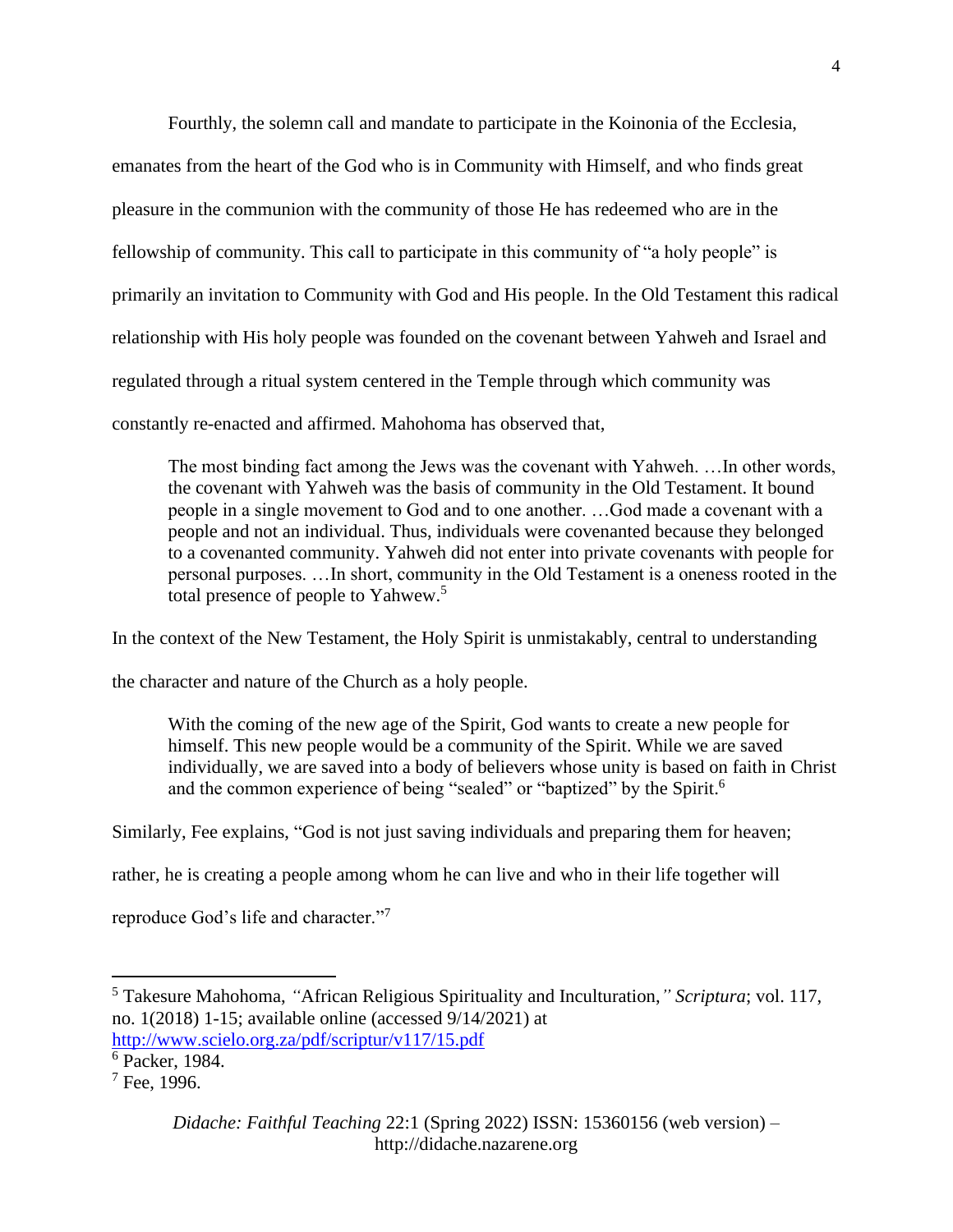## *The Imperative of Christian Community*

It can then be postulated that the abiding quintessential characteristic of the Church is that

it is by design, intent, and identity a community. According to Kilama,

Throughout the Bible, from Genesis to Revelation, we see that God created humans to be relational and live in, community. In [Genesis 1-2,](https://www.esv.org/Genesis%201-2/) God as a community of the Trinity creates mankind to [live in communion](https://africa.thegospelcoalition.org/article/do-you-belong/) with him and each other. At the fall these relationships are broken [\(Genesis 3\)](https://www.esv.org/Genesis%203/). But we do not have to wait long for God's gracious response. In [Genesis 12](https://www.esv.org/Genesis%2012/) through Abraham, relationship is initiated, and a new community is promised. … Christ Redeems Mankind for Community. In the Gospels, Christ comes to redeem mankind for community. He restores our relationship with God and in doing so each other [\(Ephesians 2:11-22\)](https://www.esv.org/Ephesians%202%3A11-22/). Christ identifies with his disciples as he lives with them in community. 8

To appreciate the centrality of the community nature of the Christian Church, it is important that we appraise our understanding of the Biblical view of sin. Often in the interest of uncluttering the message of the Gospel a tradition has developed which implies that sin is all but a problem of the individual soul. From this perspective, conversion or spiritual change is then portrayed as a spiritual transaction that takes place in the heart, rescuing the soul from the grip of sin and eternal damnation. Conversion in this sense creates a new individual. In the African context this has often meant the creation of something other than African. According to the missiologist

David Bosch,

In this period, mission was specifically viewed as proclaiming individual conversion. The wilderness that was to be tamed was no longer located in the physical and social world; the wilderness was in the hearts of man. … The personal experience of the truth taught by Scripture gained in importance. It should be noted that the Evangelical Movement that grew out of the Great Awakening and extended to England, Scotland and Wales under the influence of John Wesley and his associates gave little attention to political issues.<sup>9</sup>

<sup>8</sup> Dennis Kilama,*"*Christians in Community: Redeeming the Concept of Ubuntu," The Gospel Coalition, Africa Edition, (September 2019) available online (accessed 9/14/2021) at [https://africa.thegospelcoalition.org/article/redeeming](https://africa.thegospelcoalition.org/article/redeeming-ubuntu/#:~:text=Ubuntu%20affirms%20that%20being%20with,be%20conformed%20to%20biblical%20truth)[ubuntu/#:~:text=Ubuntu%20affirms%20that%20being%20with,be%20conformed%20to%20bibl](https://africa.thegospelcoalition.org/article/redeeming-ubuntu/#:~:text=Ubuntu%20affirms%20that%20being%20with,be%20conformed%20to%20biblical%20truth) [ical%20truth](https://africa.thegospelcoalition.org/article/redeeming-ubuntu/#:~:text=Ubuntu%20affirms%20that%20being%20with,be%20conformed%20to%20biblical%20truth)

<sup>9</sup> David Bosch, *Witness to the World* (London, Marshall Morgan and Scott, 1980).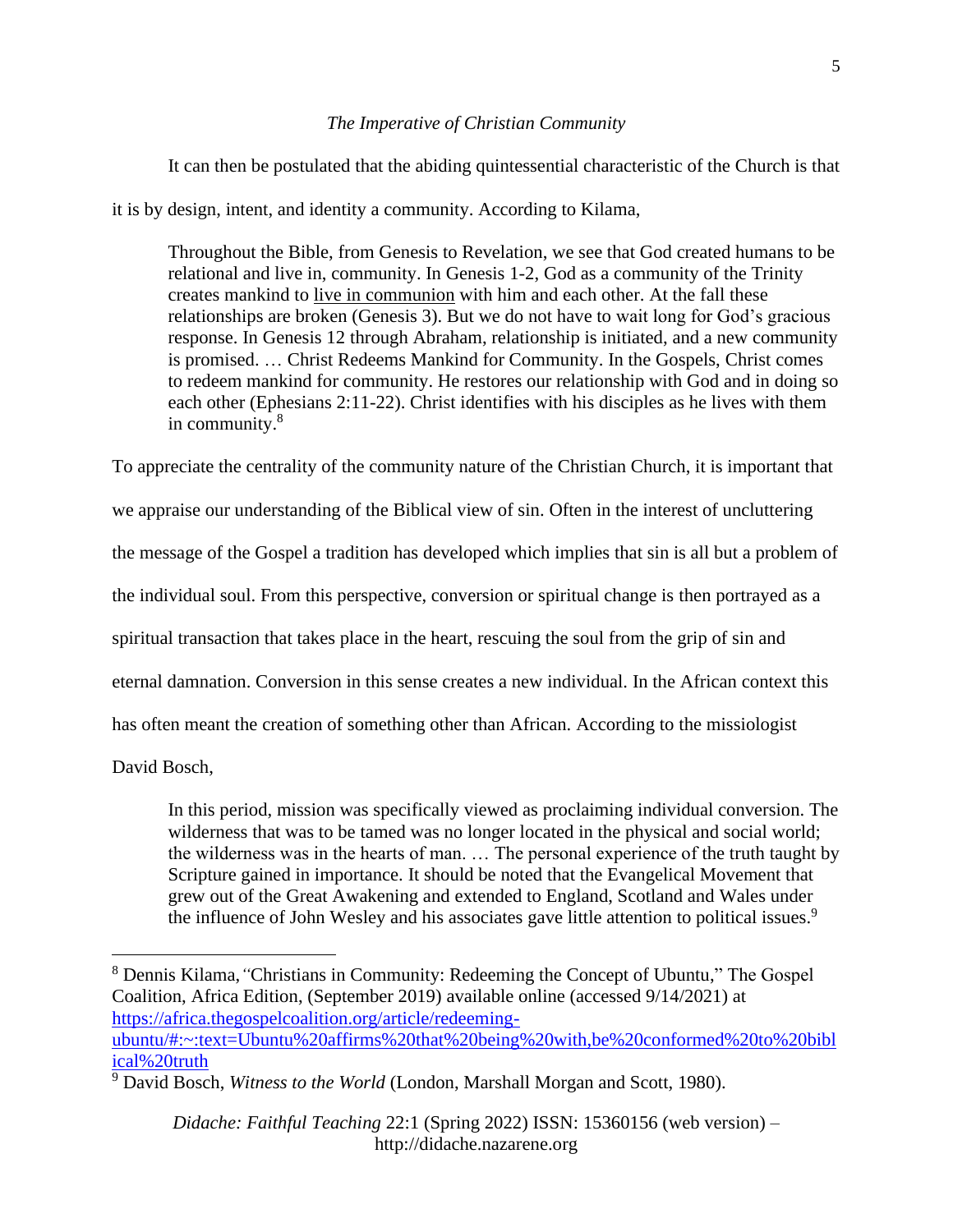The point can be made that this domestication of sin in the soul has been instrumental, in shaping an individualistic Christian spirituality. This in turn robbed believers, particularly in the African context, of an essential ingredient of spiritual dynamism, namely, community. Indeed, as Durkheim and in a similar vein, both Troeltsch and Bastide, have opined, it is in community that spiritual or religious creativity takes place. It is in community that Christians can create and through confessing together, recreate a dynamic Christian spirituality commensurate with God's eternal project of re-shaping the current order. The requirement for a personal commitment in order to participate in this communion with God and His holy community of believers is not an appeal to individualism, but a call to confession and surrender for those who would be members of the holy community.

From a biblical context, while sin is both the propensity to rebel against God and the wilful disobedience to God it is however fundamentally, about altered relationships and alienation. The only thing that God pronounces as not good in His creation tapestry, is Adam's loneliness. (Gen. 2:18). When sin shows up in Gen. 3, what God had proclaimed as orderly, harmonious and beautiful is so thoroughly dishevelled. The relationship between God and the first couple that he had placed in the garden is disrupted, and the relationship of the couple is altered, and what was once "bone of my bones and flesh of my flesh" is now "that woman, the one you gave me." The extent of alienation and broken relationships goes beyond the God-human relationship and the human-human relationships, the whole of creation was thrown into turmoil by sin. (Gen. 3; Rom. 8: 19 - 25). "This is not a wrestling match against a human opponent. We are wrestling with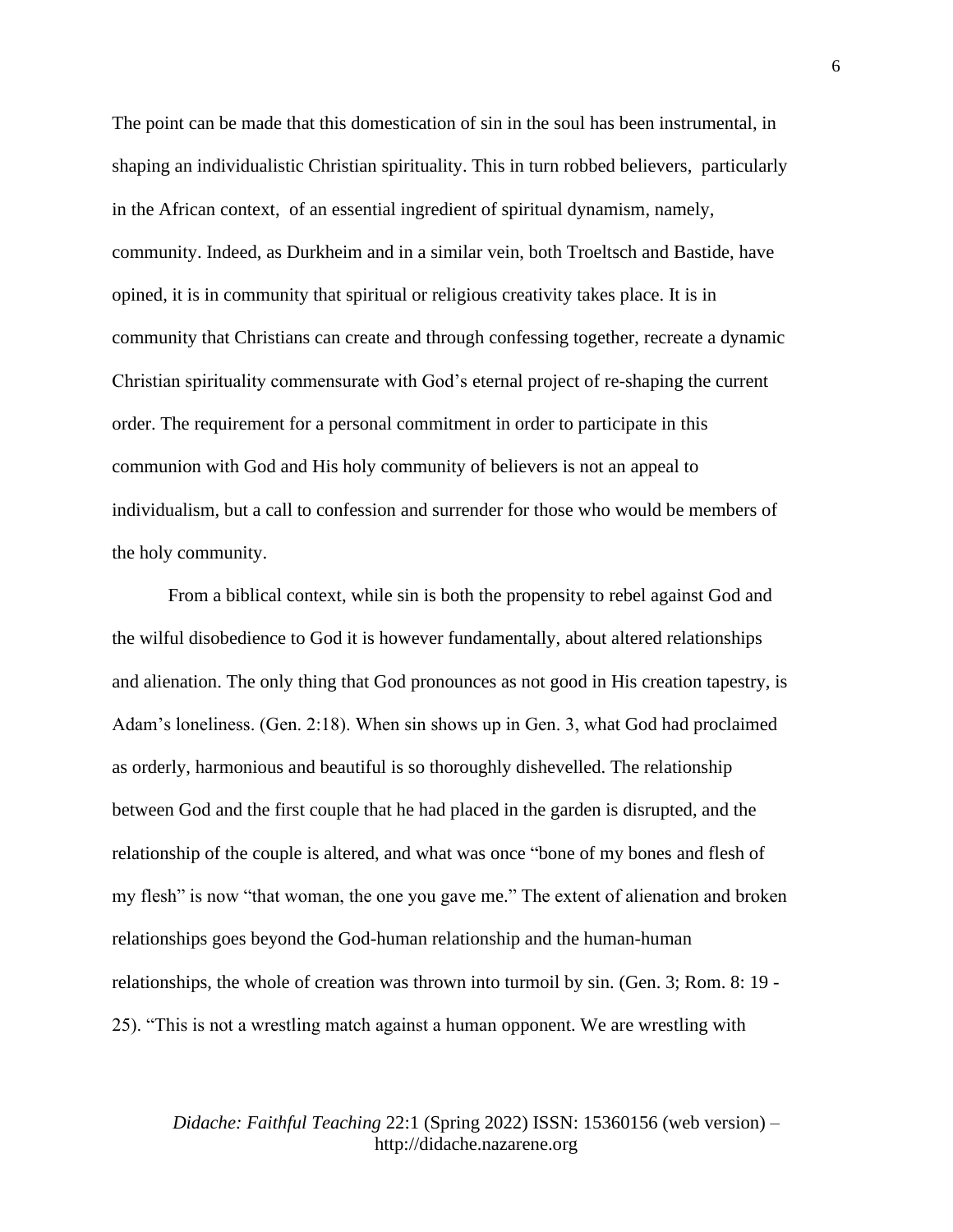rulers, authorities, the powers who govern this world of darkness and spiritual forces that control evil in the heavenly world" (Eph. 6: 12).

It is in this contextual understanding of sin as perversive corruption of God's perfect and beautiful order of creation and relationships that we must appreciate how central community is for a holy people to be an effective witness to the world. On the way to the "Celestial City" the Christian will need the companionship of the confessing community for identity, affirmation and belonging. There is an African saying that the journey gets easier in the company of others.

We can also surmise that Community should be at the heart of the life, identity, and witness of "a holy people" because, the believer's spiritual development and growth is designed to be realized in the context of community. It is in the context of community that we know what loving thy neighbor is, caring for the widows and bearing the fruit of the spirit. More than anything else, living in community is a confessional undertaking (Acts 2:42; I John 1). The witness power of living in community confessionally has been observed as one of the key elements behind one of the most enduring Christian revival movements, the East African Revival. Daewon Moon, drawing upon accounts from John V. Taylor's *The Growth of the Church in Buganda*, and others, tells us that:

The first manifestation of a large-scale revival occurred at Gahini in December 1933, through the public confession of hidden sins among the hospital staff (30). As the revival took hold, public confession of hidden sins continued to mark the first stirrings of the revival (31). This promoted a higher standard of holiness of living among followers of the revival, and the changed lives that resulted from the fellowship of the revival became the most obvious appeal to other men and women in the villages. Once having repented and confessed their sins, people were instructed to live a completely new life to please Christ. For instance, it was commonly taught that those who repented should compensate for what they had previously cheated others out of or stolen (32)."<sup>10</sup>

<sup>&</sup>lt;sup>10</sup> Daewon Moon, s.v. "John Edward Church (1899-1989), Prominent leader of the East African Revival," BU [School of Theology History of Missiology,](https://www.bu.edu/missiology/) *Digital Biographies*, available online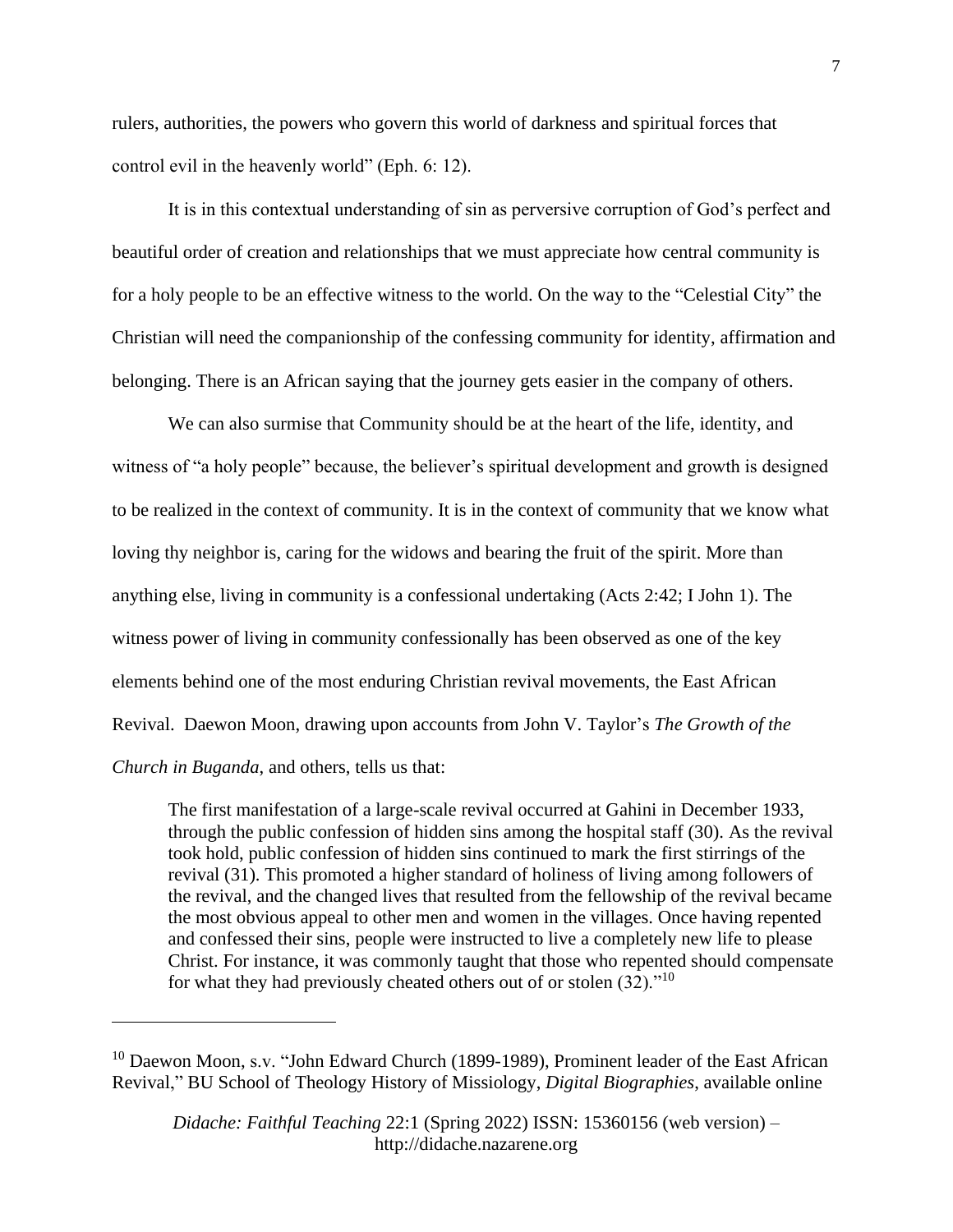It would be fair to proffer that living confessionally in redemptive relationships is much more than the surfacing of hidden sins to each other. It is fundamentally about the humility that frees us to hear God and see Him through the other as we engage in transparent and vulnerable conversations that reveal God to us and us to each other in unfamiliar and unexpected ways. And when the Holy Spirit is allowed to take His place in the midst of these conversations, we reflect ever more clearly the community of a holy people that God is molding. "See how good and pleasant it is when brothers and sisters live together in harmony!" (Ps 133).

In the present moment when we live "in the shadow of the valley of death," what is our agenda for nurturing, and expanding the circle of this community of a holy people called Nazarenes? What we can opine from the ideal Christian "portraiture" in Acts 2, is that the community of a holy people can only be the product of the Holy Spirit and not the product of a compromise with the forces of this age. God calls upon a holy people to be the leaven that transforms the world into God's glorious kingdom because,

Atheism, consumerism, and materialism are systematically destroying the place of Christian values in the society. Unabated greed and cutthroat competition is driving people to over-use resources and endanger the ecological balance. The society is ignoring the needs of the weak, the infirm, and the poor. The minority rich are holding all the

(accessed 9/14/20221) at

[https://www.bu.edu/missiology/missionary-biography/c-d/church-john-edward-1899-](https://www.bu.edu/missiology/missionary-biography/c-d/church-john-edward-1899-1989/#:~:text=John%20Edward%20Church%20(widely%20known,CMS)%20in%20Rwanda%20in%201933) [1989/#:~:text=John%20Edward%20Church%20\(widely%20known,CMS\)%20in%20Rwanda%2](https://www.bu.edu/missiology/missionary-biography/c-d/church-john-edward-1899-1989/#:~:text=John%20Edward%20Church%20(widely%20known,CMS)%20in%20Rwanda%20in%201933) [0in%201933.](https://www.bu.edu/missiology/missionary-biography/c-d/church-john-edward-1899-1989/#:~:text=John%20Edward%20Church%20(widely%20known,CMS)%20in%20Rwanda%20in%201933) Note: Internal citations from the passage include the following: (30) John V. Taylor, *The Growth of the Church in Buganda: An Attempt at Understanding* (London: SCM Press, 1958), 98-99; (31) Some scholars note that the practice of public confession of sins in informal meetings was strongly influenced by Frank Buchman's Oxford Group movement. Hastings, The Church in Africa, 596; Ward and Wild-Wood (eds.), The East African Revival, 14; (32) Church gave an account of several senior Christians at Gahini compensating for what they had stolen, after their confession of sins. Church, "News of Gahini Hospital from Dr. J. E. Church," Ruanda Notes 47 (January 1934):17.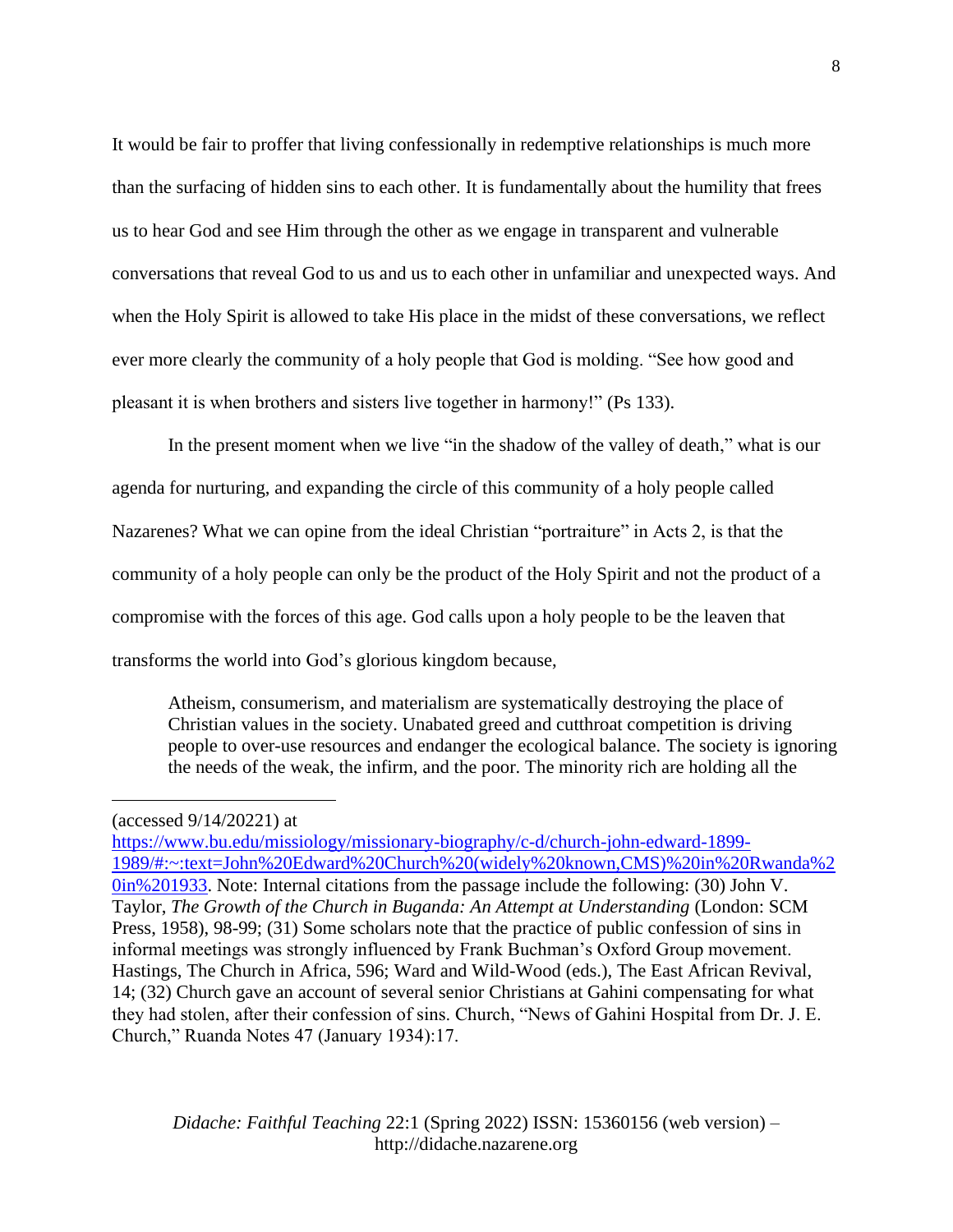world's wealth and resources, depriving the majority poor of their basic needs. The Church needs the courage of the Spirit to be a witness of Christ's values in the society. She must work for the upliftment of the weak, the poor and the marginalized. She must challenge every political or social structure that deprives a person of his or her dignity. She must identify herself with the weakest in the society. The Spirit leads the Church to be Christ-centred, to cherish and practise the values of Christ in the society. Indeed, it is a difficult task to confront the evil prevalent in the society. Evil in any form tries to crush the forces of good. However, the Church must not be worried because she has the Counsellor (Spirit) with her. The Spirit equips the Church with the internal strength to be the living witness of Christ in this society.<sup>11</sup>

All the while we must be unequivocal that a holy people can only be truly a witness to the world

if it remains in the vine and open eared to the promptings of the Holy Spirit.

Without Christ, holiness tends to have all the charm of an ingrown toenail. If holiness is not first and foremost about knowing Christ, it will be about self-produced morality and religiosity. Such incurved self-dependence is quite the opposite of what pleases God, or what is actually beautiful. Nothing is more holy than a heartfelt delight in Christ. Nothing is more powerful to transform life.<sup>12</sup>

What shall we then say to these things? The pithy issue here is not to be lost in the optics and forms in which a Biblical principle is expressed in a particular context and occasion. The issue to ponder in the context of this radical community depicted in Acts 2:42 and in the East African Revival is the principle that God's holy people must live in companionship with each other in redemptive relationships under the tutelage of the pilgrimage God who is redemptively leading them through the Holy Spirit, to a glorious restoration where they will once again live "naked and not ashamed". Of necessity, we must ask, is the "portraiture" of a holy people given to us in Acts 2:42 and affirmed in several other references in the New Testament an aberration or the real model of a holy people, that in our age we have emptied of content and meaning? I would argue

 $11$  Reginald Alva, SVD, "The Role of the Spirit in the Mission of the Church in the Light of the Teachings of *Dominum et Vivificantem*," *Journal of the Nanzan Academic Society Humanities and Natural Sciences* (9), 135―147, January 2015 available online (accessed 9/14/2021) at<https://core.ac.uk/download/pdf/236155412.pdf>

<sup>12</sup> Derek Burnside, *"*Keeping in Step with the Spirit," *(derek.burnside@capernwray.org.uk*